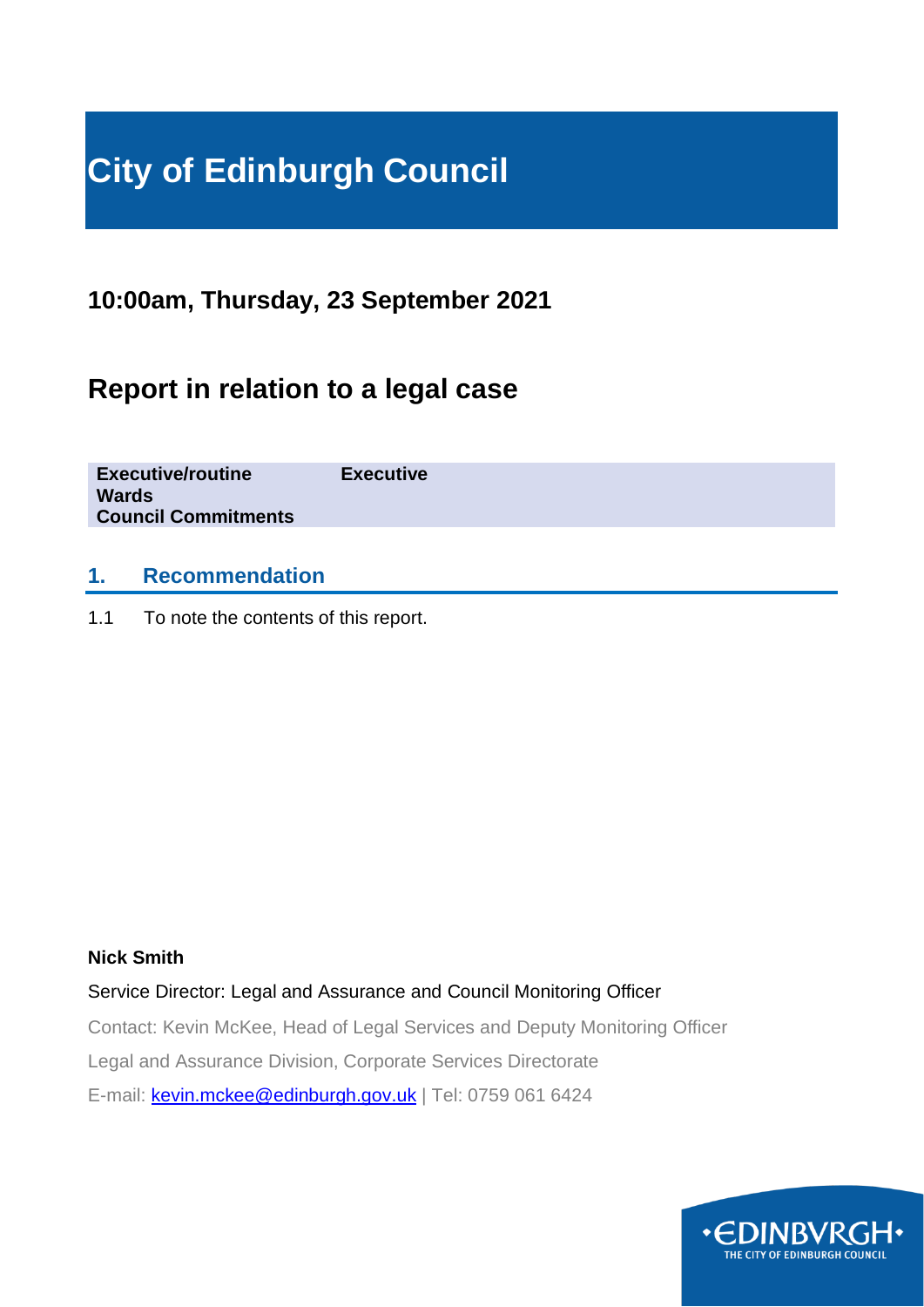**Report**

## **Report in relation to a legal case**

#### **2. Executive Summary**

- 2.1 On 23 June 2021 Sheriff Noble issued his judgment in the case of *John Travers v City of Edinburgh Council*.
- 2.2 On 24 June 2021 the Council instructed the Monitoring Officer to "*report to all members of Council explaining the detailed conclusions of the court case and why the Council resisted the action it has now been instructed to carry out*". The instruction referred to was to deliver to Mr Travers a copy of the report prepared by PwC dated June 2016 ("the PwC Report") referred to in the judgment. The PwC Report has been the subject of a previous Monitoring Officer Report to Council on 30 June 2016 (on a B agenda).
- 2.3 At the outset it is worth confirming that both Chief Executive and the Monitoring Officer have always maintained significant sympathy for Mr Travers and his family for what they have been through. The outcomes of the PwC report were very concerning and, as members will be aware, resulted in a formal section 5 report to Council in June 2016 citing maladministration. The actions of certain ex-Council officers as detailed in the PwC report were unacceptable. The Council takes this opportunity to again reiterate that it takes whistleblowing seriously and seeks to encourage whistleblowers to come forward and will protect them appropriately when they do so.
- 2.4 The Council's position, verified by extensive external legal advice, was that it could not accede to what Mr Travers wanted without placing the Council at significant risk of being in breach of its data protection obligations and other obligations (as detailed in the confidential B agenda supplementary report ). The Council accepts the Sheriff's judgement that the full unredacted PwC Report should now be provided to Mr Travers. The granting of an order requiring the release of the report by a court means that the Council will not be in breach of its data protection obligations by doing so.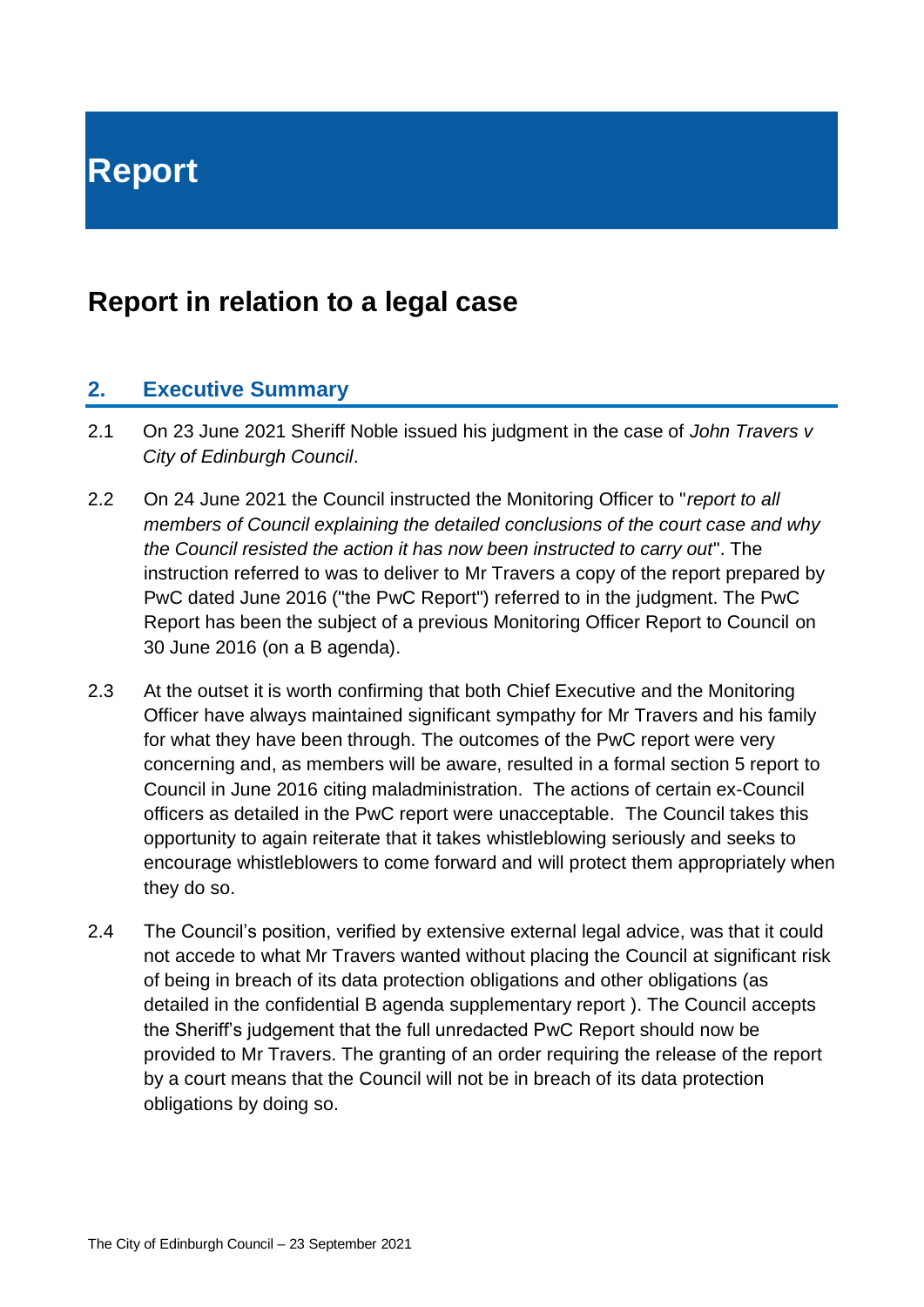2.5 A supplementary confidential report is provided to Council under B Agenda, detailing further relevant information which was considered by officers during the course of this case. This information is confidential and/or legally privileged.

#### **3. Background**

- 3.1 This report does not cover the detail of the PwC Report or the historic circumstances that gave rise to it. These matters were covered in the Monitoring Officer Report to Council dated 30 June 2016 citing maladministration and which was considered on a B agenda.
- 3.2 Mr Travers had for some time asserted that he was entitled to a full and unredacted copy of the PwC Report following the completion of the investigation that was undertaken by them. The Council did not have sufficient evidence to support Mr Travers' assertion. The reasons for this are more fully explained below.
- 3.3 Mr Travers raised proceedings against the Council in Edinburgh Sheriff Court in order to secure a full and unredacted copy of the PwC Report. His claim was based on what he asserted was his contractual right to be issued with a full and unredacted copy following discussions that had taken place between Mr Travers and the (then) Monitoring Officer on 18 November 2015 during the course of which Mr Travers asserted that he was advised he would be provided with a copy of the final PwC Report. Having taken comprehensive external legal advice, the Council defended Mr Travers' action on two main grounds.
- 3.4 The first ground was that the Council did not owe a contractual duty to provide Mr Travers with a copy of the PwC Report. The Council's former Monitoring Officer, who Mr Travers claimed promised him a copy of the report, could not recall making such a promise and considered it unlikely that he would have done so. Contemporary documentary evidence also indicated that no such promise appeared to have been made. The Council therefore considered that it did not have sufficient evidence that the alleged contractual obligation existed to justify voluntary release of the report to Mr Travers. See the confidential supplementary B agenda Report for further details of the potential consequences of doing so.
- 3.5 The second ground was that for the Council to agree to provide Mr Travers with an unredacted version of the PwC Report, the contract would have been contrary to public policy because it would involve the Council actively breaching Data Protection legislation. The PwC Report contains significant amounts of personal data belonging to Mr Travers and also to a number of other third parties who assisted PwC in their investigation. Given the sensitive nature of the issues considered in the course of the PwC investigation, individuals who had participated in the investigation did so on the reasonable understanding that their data would be used in relation to the Council's interests in the matters raised in the course of the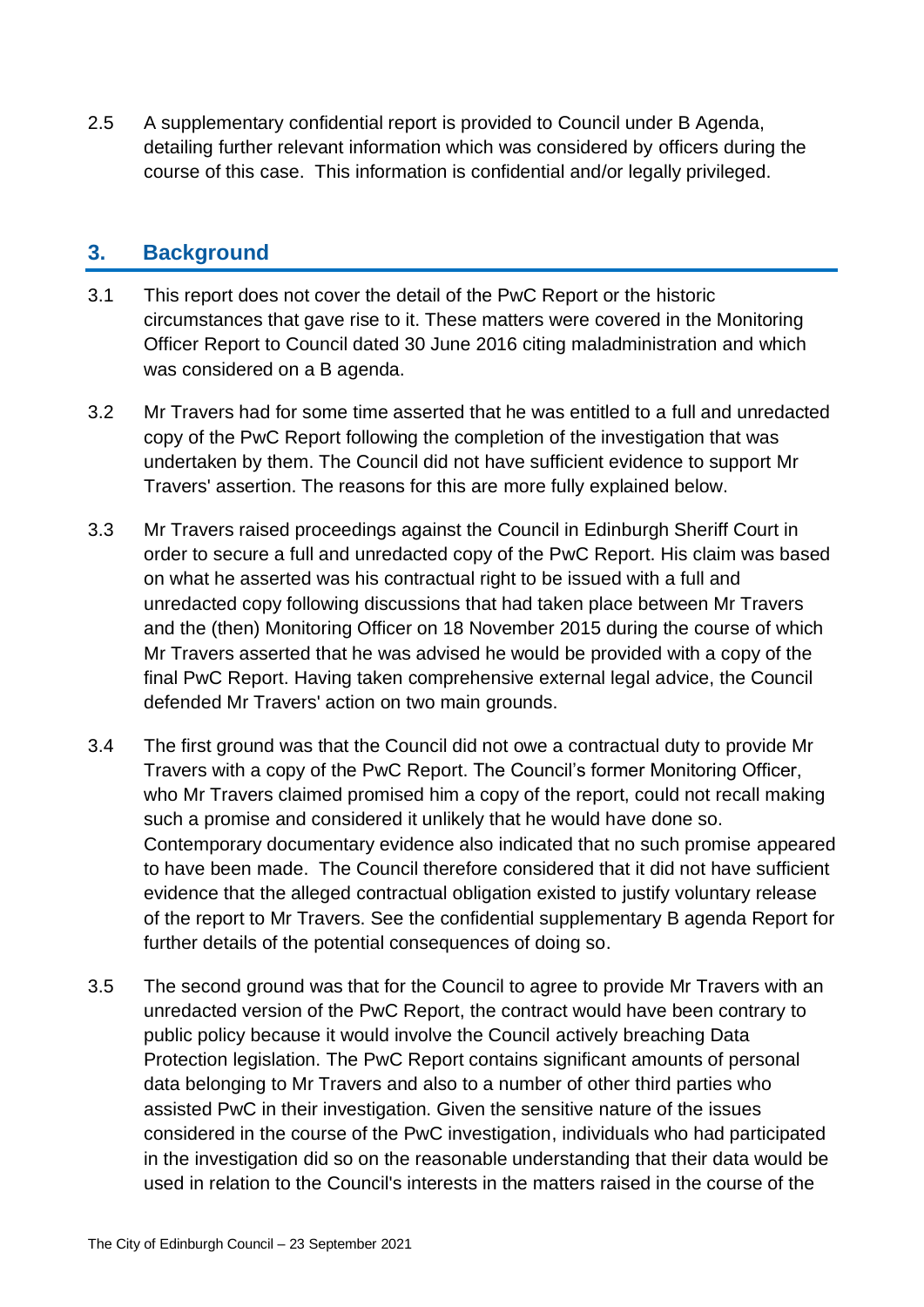investigation. In summary, release of the PwC Report in full to Mr Travers would have involved the unauthorised release of a large amount of this third party personal data. The release of this data would have exposed the Council to potential claims of breach of statutory duty from the third parties whose data is included within the PwC Report. It is the second of these grounds which was the principal reason for the Council resisting the action raised by Mr Travers. Both of the Council's grounds for resisting Mr Travers' action are explained further in the main section of this report.

- 3.6 In his judgment Sheriff Noble concluded that, having considered the evidence, on the balance of probabilities he decided that the Council did in fact owe a contractual obligation to provide Mr Travers with an unredacted copy of the PwC Report. He also decided that given the existence of such an obligation, Data Protection legislation did not bar Mr Travers from receiving an unredacted copy of the PwC Report if the court so ordered its release.
- 3.7 In response to the Sheriff's judgment, a copy of the unredacted PwC Report has now been provided to Mr Travers.

### **4. Main report**

- 4.1 The first ground of Mr Travers' claim was based upon discussions that took place between Mr Travers and the (then) Monitoring Officer in November 2015. On the basis of witness and documentary evidence, the view taken by the Council was that the available evidence did not support the existence of a binding contract between the Council and Mr Travers. This view was confirmed by external legal advice from Brodies LLP and a senior QC. For these reasons the Council resisted the first ground of Mr Travers' claim. The Council considered that any decision as to whether such a commitment was made would ultimately have to be made in court given the conflicting accounts and evidence available.
- 4.2 The Council's current Monitoring Officer had previously provided Mr Travers with a summary of the main findings of the PwC Report by email on 28 June 2016. In the absence of any other right to the information being established then Mr Travers had to be treated as any other requester of information and the relevant legislation (FOI and DPA) was applied.
- 4.3 On 29 August 2016 the Council provided Mr Travers with a redacted copy of the PwC Report in response to a subiect access request. The intention of this, together with the summary outcomes email referred to above, was to provide Mr Travers with information on the findings of PwC and also provide access to his own personal data as contained within the PwC Report without breaching the Council's obligations to third parties under Data Protection legislation. Accordingly, by August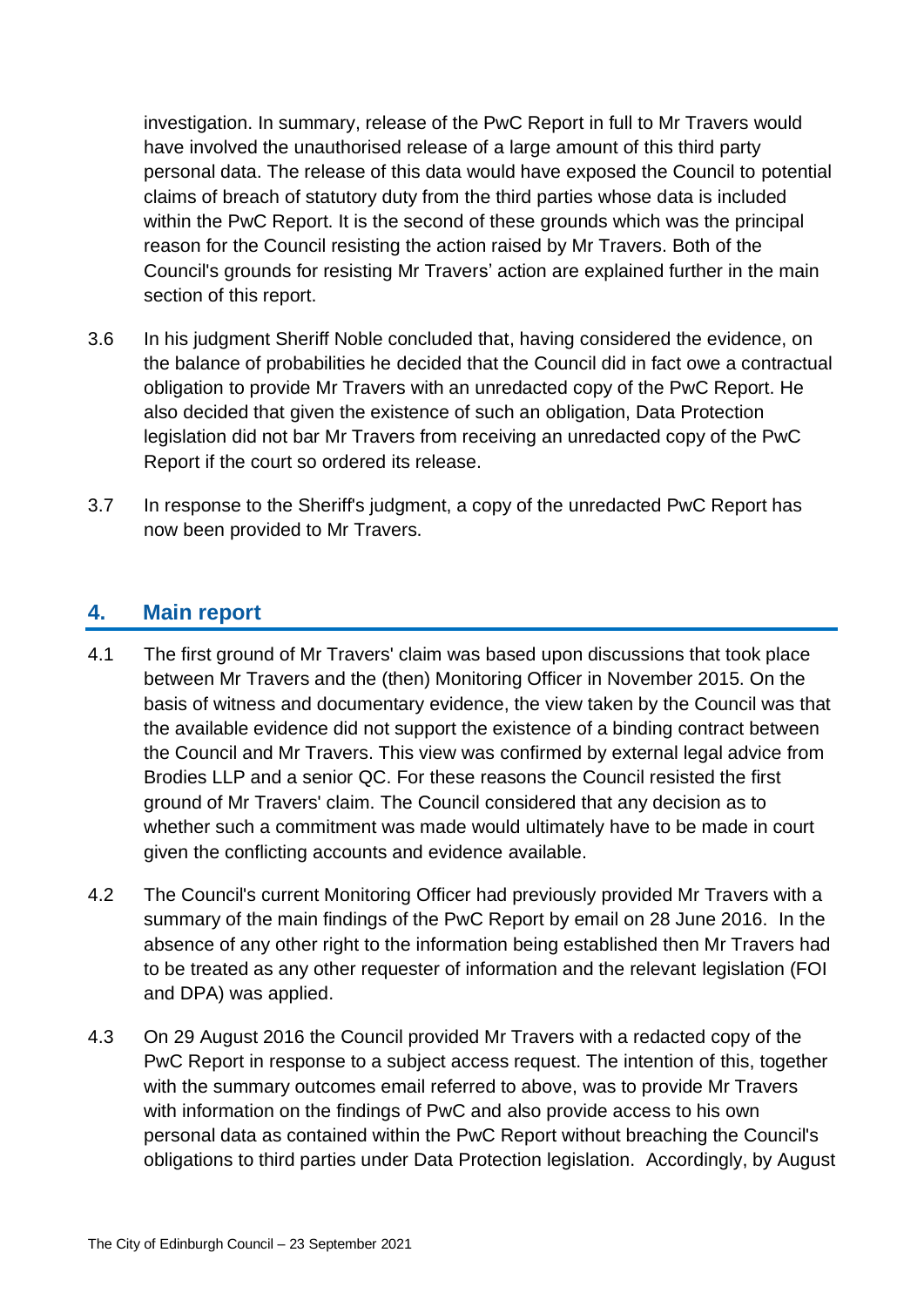2016, Mr Travers had been provided with the summary outcomes, as well as all information from within the PwC report which related to him and his family.

- 4.4 The decision to provide Mr Travers with a redacted version of the PwC Report followed specialist external legal advice on the Council's duties under Data Protection legislation regarding third party personal data. See also the supplementary B agenda report in this regard. In summary, the Council was advised that the only way for the Council to release the full and unredacted report to Mr Travers without being at significant risk of breaching Data Protection legislation (and consequent action from an aggrieved party or the regulator), was if it was ordered to do so by a court.
- 4.5 On 6 October 2016, the Council also provided a comprehensive Freedom of Information response to Mr Travers' agents, providing detail on why the remainder of the report was not being provided to him.
- 4.6 In the event the Sheriff, taking account of evidence presented by Mr Travers and other witnesses, concluded on the balance of probabilities that Mr Travers had been advised at the November 2015 meeting that he would receive a copy of the PwC Report on the conclusion of PwC's investigations. The Sheriff also concluded that in that event, the Data Protection legislation did not bar Mr Travers from receiving an unredacted copy of the PwC Report should the court make such an order.
- 4.7 For the sake of completeness, Council is advised that, in an attempt to avoid litigation, both parties had proposed alternative methods of dealing with the Data Protection issues. Please see the confidential report under B agenda for further detail in this regard.
- 4.8 There is no doubt that in this case the Council found itself in an invidious position. There was genuine sympathy for what Mr Travers and his family had been through over a number of years. However, unfortunately in this particular situation, the Council was unable to provide Mr Travers with what he had requested because: (i) it did not have sufficient evidence of an obligation to do so; and (more importantly) (ii) it would have placed the Council at significant legal risk in relation to Data Protection obligations (and other obligations (see the confidential B agenda report)) if it had acceded to what he wanted. The Council's position was informed by specialist external legal advice (independently from two different firms), and advice from its appointed QC.
- 4.9 The Council's defence of Mr Travers' action was undertaken in good faith and on the basis of advice of having reasonably good prospects of success in court.